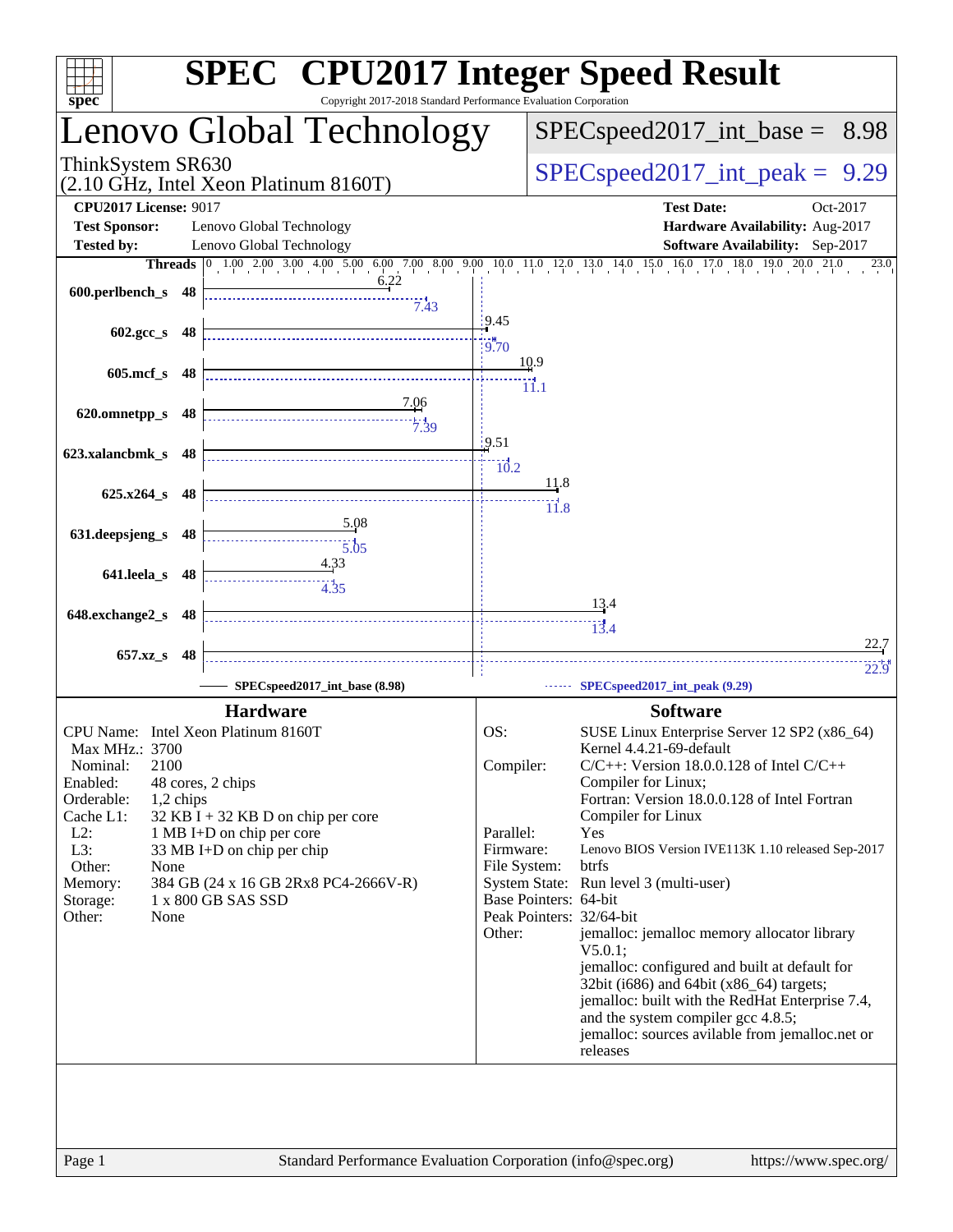

# Lenovo Global Technology

(2.10 GHz, Intel Xeon Platinum 8160T)

ThinkSystem SR630  $SPEC speed2017$  int peak = 9.29

 $SPECspeed2017\_int\_base = 8.98$ 

**[Test Sponsor:](http://www.spec.org/auto/cpu2017/Docs/result-fields.html#TestSponsor)** Lenovo Global Technology **[Hardware Availability:](http://www.spec.org/auto/cpu2017/Docs/result-fields.html#HardwareAvailability)** Aug-2017 **[Tested by:](http://www.spec.org/auto/cpu2017/Docs/result-fields.html#Testedby)** Lenovo Global Technology **[Software Availability:](http://www.spec.org/auto/cpu2017/Docs/result-fields.html#SoftwareAvailability)** Sep-2017

**[CPU2017 License:](http://www.spec.org/auto/cpu2017/Docs/result-fields.html#CPU2017License)** 9017 **[Test Date:](http://www.spec.org/auto/cpu2017/Docs/result-fields.html#TestDate)** Oct-2017

## **[Results Table](http://www.spec.org/auto/cpu2017/Docs/result-fields.html#ResultsTable)**

|                       | <b>Base</b>                        |                |       |                |       |                | <b>Peak</b> |                |                |              |                |              |                |              |
|-----------------------|------------------------------------|----------------|-------|----------------|-------|----------------|-------------|----------------|----------------|--------------|----------------|--------------|----------------|--------------|
| <b>Benchmark</b>      | <b>Threads</b>                     | <b>Seconds</b> | Ratio | <b>Seconds</b> | Ratio | <b>Seconds</b> | Ratio       | <b>Threads</b> | <b>Seconds</b> | <b>Ratio</b> | <b>Seconds</b> | <b>Ratio</b> | <b>Seconds</b> | <b>Ratio</b> |
| $600.$ perlbench_s    | 48                                 | 286            | 6.20  | 285            | 6.22  | 285            | 6.23        | 48             | 239            | 7.43         | 238            | 7.46         | 239            | 7.42         |
| 602.gcc_s             | 48                                 | 421            | 9.47  | 421            | 9.45  | 423            | 9.42        | 48             | 411            | 9.70         | 409            | 9.74         | 413            | 9.65         |
| $605$ .mcf s          | 48                                 | 435            | 10.9  | 431            | 10.9  | 431            | 11.0        | 48             | 426            | 11.1         | 427            | 11.1         | 427            | 1.0          |
| 620.omnetpp_s         | 48                                 | 232            | 7.04  | 231            | 7.06  | 223            | 7.30        | 48             | 220            | 7.42         | 232            | 7.04         | 221            | 7.39         |
| 623.xalancbmk s       | 48                                 | 149            | 9.51  | 149            | 9.51  | 151            | 9.37        | 48             | 140            | 10.2         | 139            | 10.2         | 139            | 10.2         |
| 625.x264 s            | 48                                 | 150            | 11.8  | 149            | 11.8  | 149            | 11.8        | 48             | 149            | <b>11.8</b>  | 149            | 1.8          | 149            | 1.8          |
| 631.deepsjeng_s       | 48                                 | 282            | 5.07  | 282            | 5.09  | 282            | 5.08        | 48             | 283            | 5.06         | 284            | 5.05         | 284            | 5.05         |
| 641.leela s           | 48                                 | 394            | 4.33  | 394            | 4.33  | 393            | 4.34        | 48             | 392            | 4.35         | 392            | 4.35         | 392            | 4.35         |
| 648.exchange2_s       | 48                                 | 220            | 13.4  | 219            | 13.4  | 220            | 13.4        | 48             | 219            | 13.4         | 220            | 13.4         | 220            | 13.4         |
| $657.xz$ <sub>S</sub> | 48                                 | 272            | 22.7  | 273            | 22.7  | 272            | 22.7        | 48             | 273            | 22.6         | 270            | 22.9         | 270            | 22.9         |
|                       | $SPECspeed2017$ int base =<br>8.98 |                |       |                |       |                |             |                |                |              |                |              |                |              |

**[SPECspeed2017\\_int\\_peak =](http://www.spec.org/auto/cpu2017/Docs/result-fields.html#SPECspeed2017intpeak) 9.29**

Results appear in the [order in which they were run.](http://www.spec.org/auto/cpu2017/Docs/result-fields.html#RunOrder) Bold underlined text [indicates a median measurement](http://www.spec.org/auto/cpu2017/Docs/result-fields.html#Median).

## **[Operating System Notes](http://www.spec.org/auto/cpu2017/Docs/result-fields.html#OperatingSystemNotes)**

Stack size set to unlimited using "ulimit -s unlimited"

## **[General Notes](http://www.spec.org/auto/cpu2017/Docs/result-fields.html#GeneralNotes)**

Environment variables set by runcpu before the start of the run: KMP\_AFFINITY = "granularity=fine,scatter" LD\_LIBRARY\_PATH = "/home/cpu2017.1.0.2.ic18.0/lib/ia32:/home/cpu2017.1.0.2.ic18.0/lib/intel64" LD\_LIBRARY\_PATH = "\$LD\_LIBRARY\_PATH:/home/cpu2017.1.0.2.ic18.0/je5.0.1-32:/home/cpu2017.1.0.2.ic18.0/je5.0.1-64"

 Binaries compiled on a system with 1x Intel Core i7-4790 CPU + 32GB RAM memory using Redhat Enterprise Linux 7.4 Transparent Huge Pages enabled by default Prior to runcpu invocation Filesystem page cache synced and cleared with: sync; echo 3> /proc/sys/vm/drop\_caches

## **[Platform Notes](http://www.spec.org/auto/cpu2017/Docs/result-fields.html#PlatformNotes)**

BIOS configuration: Choose Operating Mode set to Maximum Performance Hyper-Threading set to Disable MONITORMWAIT set to Enable Adjacent Cache Prefetch set to Disable XPT Prefetcher set to Enable Stale AtoS set to Enable DCA set to Enable Sysinfo program /home/cpu2017.1.0.2.ic18.0/bin/sysinfo

**(Continued on next page)**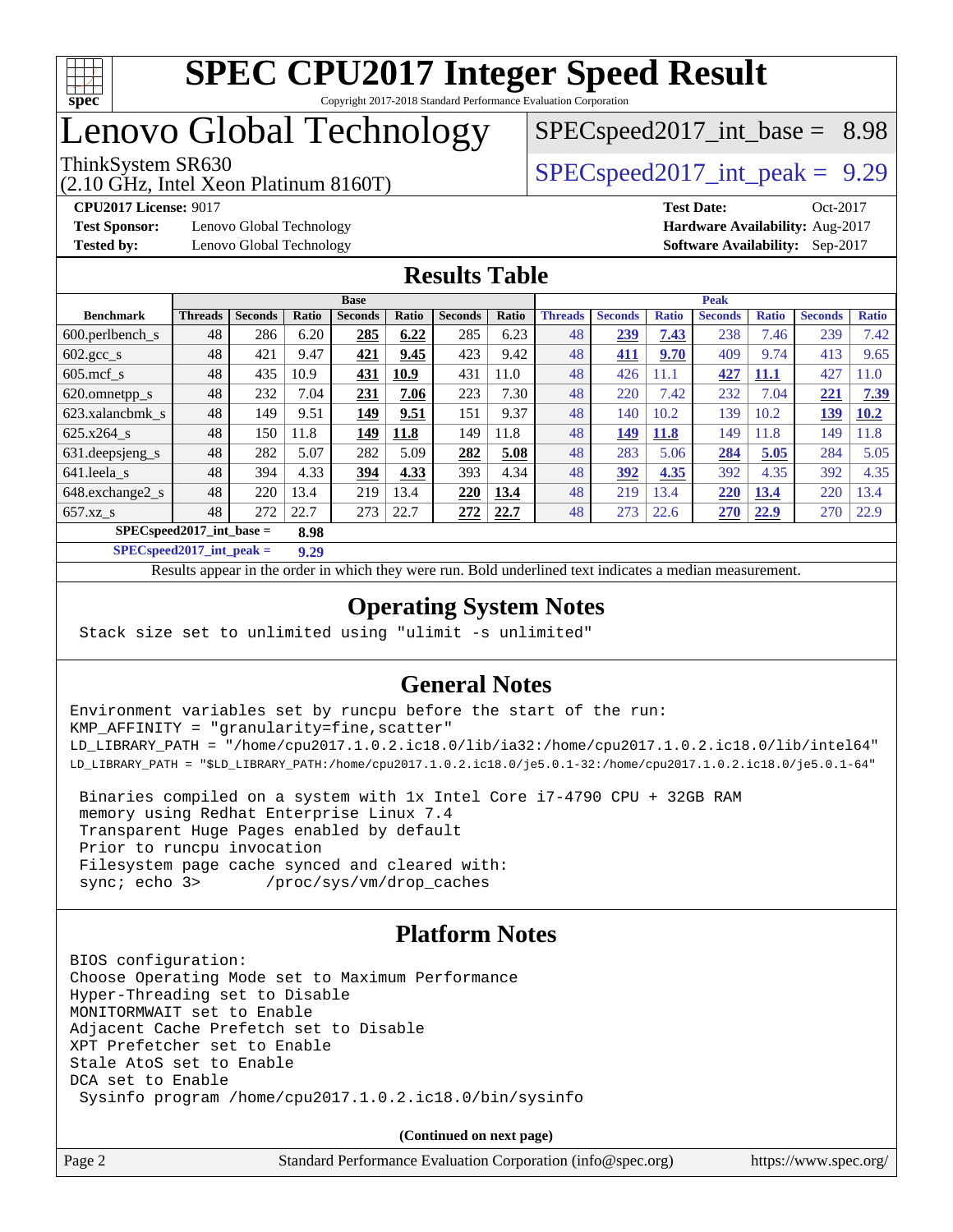

# **[SPEC CPU2017 Integer Speed Result](http://www.spec.org/auto/cpu2017/Docs/result-fields.html#SPECCPU2017IntegerSpeedResult)**

Copyright 2017-2018 Standard Performance Evaluation Corporation

# Lenovo Global Technology

 $SPECspeed2017\_int\_base = 8.98$ 

ThinkSystem SR630  $SPEC speed2017$  int peak = 9.29

# (2.10 GHz, Intel Xeon Platinum 8160T)

**[Test Sponsor:](http://www.spec.org/auto/cpu2017/Docs/result-fields.html#TestSponsor)** Lenovo Global Technology **[Hardware Availability:](http://www.spec.org/auto/cpu2017/Docs/result-fields.html#HardwareAvailability)** Aug-2017 **[Tested by:](http://www.spec.org/auto/cpu2017/Docs/result-fields.html#Testedby)** Lenovo Global Technology **[Software Availability:](http://www.spec.org/auto/cpu2017/Docs/result-fields.html#SoftwareAvailability)** Sep-2017

**[CPU2017 License:](http://www.spec.org/auto/cpu2017/Docs/result-fields.html#CPU2017License)** 9017 **[Test Date:](http://www.spec.org/auto/cpu2017/Docs/result-fields.html#TestDate)** Oct-2017

### **[Platform Notes \(Continued\)](http://www.spec.org/auto/cpu2017/Docs/result-fields.html#PlatformNotes)**

Page 3 Standard Performance Evaluation Corporation [\(info@spec.org\)](mailto:info@spec.org) <https://www.spec.org/> Rev: r5797 of 2017-06-14 96c45e4568ad54c135fd618bcc091c0f running on Cable-SPECcpu2006-SUSE12SP2 Mon Oct 30 01:01:51 2017 SUT (System Under Test) info as seen by some common utilities. For more information on this section, see <https://www.spec.org/cpu2017/Docs/config.html#sysinfo> From /proc/cpuinfo model name : Intel(R) Xeon(R) Platinum 8160T CPU @ 2.10GHz 2 "physical id"s (chips) 48 "processors" cores, siblings (Caution: counting these is hw and system dependent. The following excerpts from /proc/cpuinfo might not be reliable. Use with caution.) cpu cores : 24 siblings : 24 physical 0: cores 0 1 2 3 4 5 8 9 10 11 12 13 16 17 18 19 20 21 24 25 26 27 28 29 physical 1: cores 0 1 2 3 4 5 8 9 10 11 12 13 16 17 18 19 20 21 24 25 26 27 28 29 From lscpu: Architecture: x86\_64 CPU op-mode(s): 32-bit, 64-bit Byte Order: Little Endian  $CPU(s):$  48 On-line CPU(s) list: 0-47 Thread(s) per core: 1 Core(s) per socket: 24 Socket(s): 2 NUMA node(s): 2 Vendor ID: GenuineIntel CPU family: 6 Model: 85<br>Model name: 1n Intel(R) Xeon(R) Platinum 8160T CPU @ 2.10GHz Stepping: 4 CPU MHz: 2095.079 BogoMIPS: 4190.15 Virtualization: VT-x L1d cache: 32K L1i cache: 32K L2 cache: 1024K L3 cache: 33792K NUMA node0 CPU(s): 0-23 NUMA node1 CPU(s): 24-47 Flags: fpu vme de pse tsc msr pae mce cx8 apic sep mtrr pge mca cmov pat pse36 clflush dts acpi mmx fxsr sse sse2 ss ht tm pbe syscall nx pdpe1gb rdtscp lm constant\_tsc art arch\_perfmon pebs bts rep\_good nopl xtopology nonstop\_tsc aperfmperf eagerfpu pni pclmulqdq dtes64 monitor ds\_cpl vmx smx est tm2 ssse3 sdbg fma cx16 xtpr pdcm pcid dca sse4\_1 sse4\_2 x2apic movbe popcnt tsc\_deadline\_timer aes **(Continued on next page)**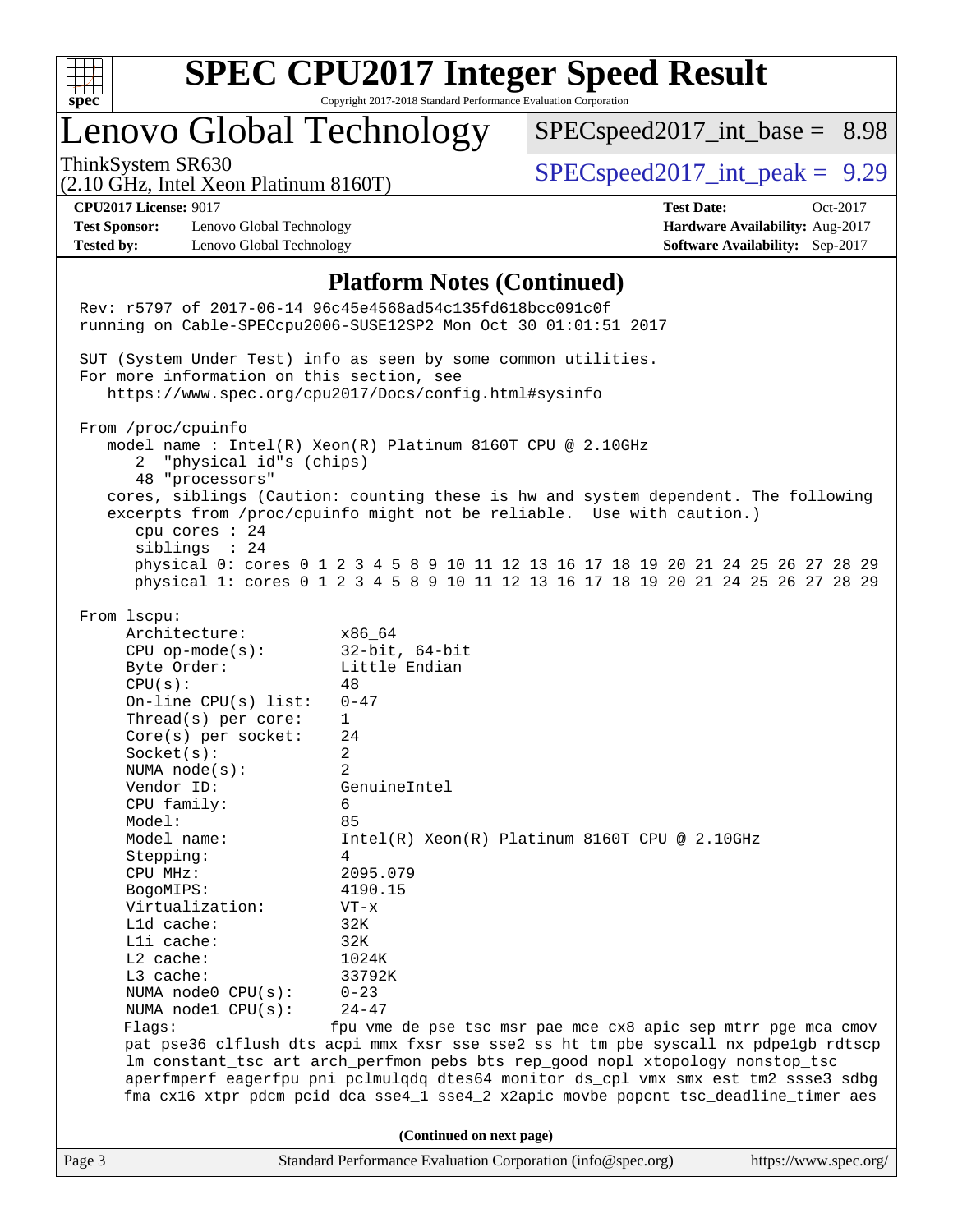

Lenovo Global Technology

ThinkSystem SR630  $SPEC speed2017$  int peak = 9.29

 $SPECspeed2017\_int\_base = 8.98$ 

(2.10 GHz, Intel Xeon Platinum 8160T)

**[CPU2017 License:](http://www.spec.org/auto/cpu2017/Docs/result-fields.html#CPU2017License)** 9017 **[Test Date:](http://www.spec.org/auto/cpu2017/Docs/result-fields.html#TestDate)** Oct-2017

**[Test Sponsor:](http://www.spec.org/auto/cpu2017/Docs/result-fields.html#TestSponsor)** Lenovo Global Technology **[Hardware Availability:](http://www.spec.org/auto/cpu2017/Docs/result-fields.html#HardwareAvailability)** Aug-2017 **[Tested by:](http://www.spec.org/auto/cpu2017/Docs/result-fields.html#Testedby)** Lenovo Global Technology **[Software Availability:](http://www.spec.org/auto/cpu2017/Docs/result-fields.html#SoftwareAvailability)** Sep-2017

**[Platform Notes \(Continued\)](http://www.spec.org/auto/cpu2017/Docs/result-fields.html#PlatformNotes)**

 xsave avx f16c rdrand lahf\_lm abm 3dnowprefetch ida arat epb pln pts dtherm intel\_pt tpr\_shadow vnmi flexpriority ept vpid fsgsbase tsc\_adjust bmi1 hle avx2 smep bmi2 erms invpcid rtm cqm mpx avx512f avx512dq rdseed adx smap clflushopt clwb avx512cd avx512bw avx512vl xsaveopt xsavec xgetbv1 cqm\_llc cqm\_occup\_llc

 /proc/cpuinfo cache data cache size : 33792 KB From numactl --hardware WARNING: a numactl 'node' might or might not correspond to a physical chip. available: 2 nodes (0-1) node 0 cpus: 0 1 2 3 4 5 6 7 8 9 10 11 12 13 14 15 16 17 18 19 20 21 22 23 node 0 size: 193109 MB node 0 free: 192308 MB node 1 cpus: 24 25 26 27 28 29 30 31 32 33 34 35 36 37 38 39 40 41 42 43 44 45 46 47 node 1 size: 193504 MB node 1 free: 192722 MB node distances: node 0 1 0: 10 21 1: 21 10 From /proc/meminfo MemTotal: 395892308 kB HugePages\_Total: 0 Hugepagesize: 2048 kB From /etc/\*release\* /etc/\*version\* SuSE-release: SUSE Linux Enterprise Server 12 (x86\_64) VERSION = 12 PATCHLEVEL = 2 # This file is deprecated and will be removed in a future service pack or release. # Please check /etc/os-release for details about this release. os-release: NAME="SLES" VERSION="12-SP2" VERSION\_ID="12.2" PRETTY\_NAME="SUSE Linux Enterprise Server 12 SP2" ID="sles" ANSI\_COLOR="0;32" CPE\_NAME="cpe:/o:suse:sles:12:sp2" uname -a: Linux Cable-SPECcpu2006-SUSE12SP2 4.4.21-69-default #1 SMP Tue Oct 25 10:58:20 UTC 2016 (9464f67) x86\_64 x86\_64 x86\_64 GNU/Linux **(Continued on next page)**

Page 4 Standard Performance Evaluation Corporation [\(info@spec.org\)](mailto:info@spec.org) <https://www.spec.org/>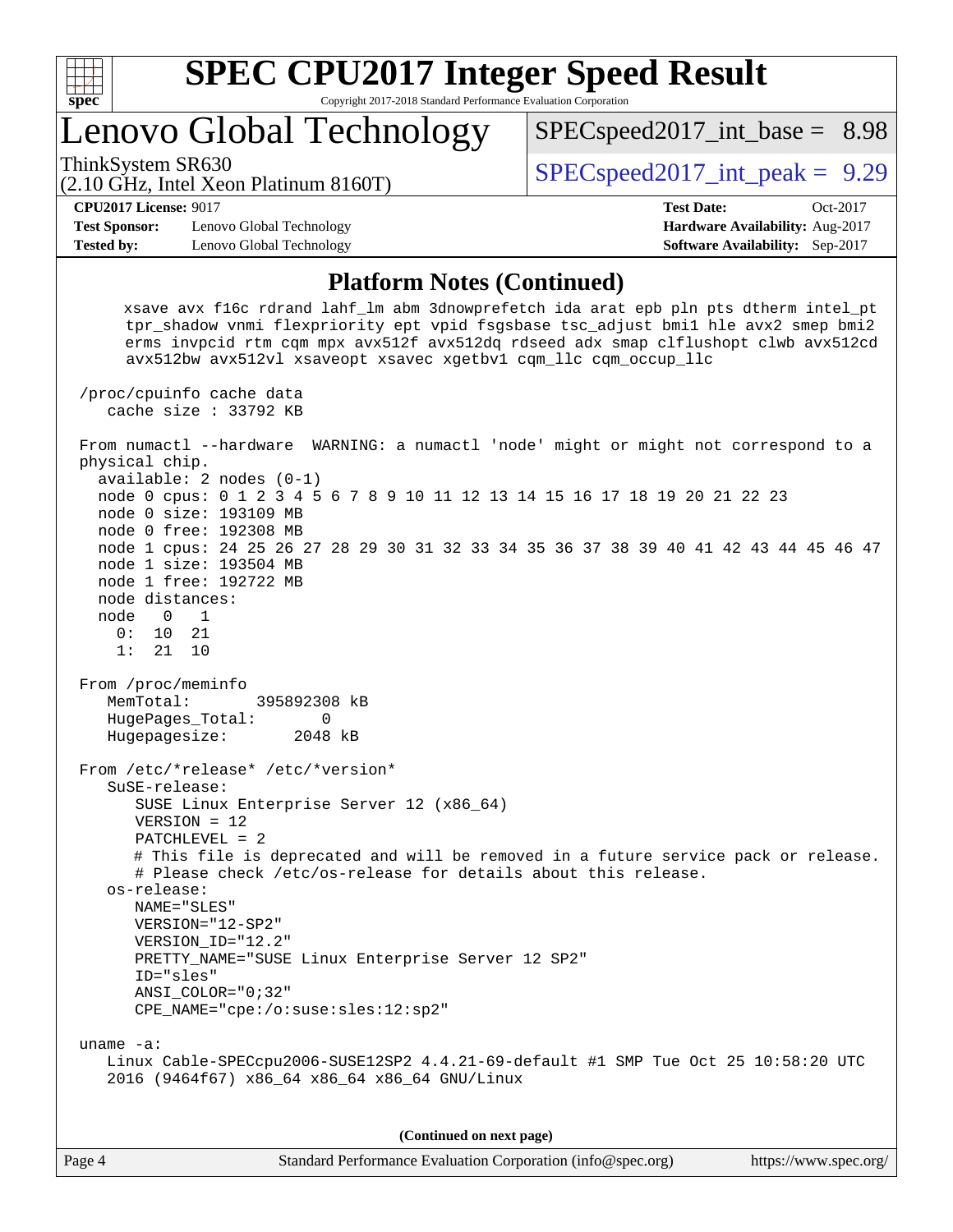| ę.<br>ť<br>L<br>z |  |  |  |  |  |  |  |  |
|-------------------|--|--|--|--|--|--|--|--|

# Lenovo Global Technology

 $SPECspeed2017\_int\_base = 8.98$ 

(2.10 GHz, Intel Xeon Platinum 8160T)

ThinkSystem SR630  $SPEC speed2017$  int peak = 9.29

[Test Sponsor:](http://www.spec.org/auto/cpu2017/Docs/result-fields.html#TestSponsor) Lenovo Global Technology **[Hardware Availability:](http://www.spec.org/auto/cpu2017/Docs/result-fields.html#HardwareAvailability)** Aug-2017 **[Tested by:](http://www.spec.org/auto/cpu2017/Docs/result-fields.html#Testedby)** Lenovo Global Technology **[Software Availability:](http://www.spec.org/auto/cpu2017/Docs/result-fields.html#SoftwareAvailability)** Sep-2017

**[CPU2017 License:](http://www.spec.org/auto/cpu2017/Docs/result-fields.html#CPU2017License)** 9017 **[Test Date:](http://www.spec.org/auto/cpu2017/Docs/result-fields.html#TestDate)** Oct-2017

## **[Platform Notes \(Continued\)](http://www.spec.org/auto/cpu2017/Docs/result-fields.html#PlatformNotes)**

run-level 3 Oct 30 00:55

|            | SPEC is set to: /home/cpu2017.1.0.2.ic18.0 |  |  |  |  |                                      |  |  |  |
|------------|--------------------------------------------|--|--|--|--|--------------------------------------|--|--|--|
| Filesystem |                                            |  |  |  |  | Type Size Used Avail Use% Mounted on |  |  |  |
| /dev/sda2  | btrfs 744G 158G 585G 22% / home            |  |  |  |  |                                      |  |  |  |

 Additional information from dmidecode follows. WARNING: Use caution when you interpret this section. The 'dmidecode' program reads system data which is "intended to allow hardware to be accurately determined", but the intent may not be met, as there are frequent changes to hardware, firmware, and the "DMTF SMBIOS" standard. BIOS Lenovo -[IVE113K-1.10]- 09/06/2017 Memory:

24x Samsung M393A2K43BB1-CTD 16 GB 2 rank 2666

(End of data from sysinfo program)

## **[Compiler Version Notes](http://www.spec.org/auto/cpu2017/Docs/result-fields.html#CompilerVersionNotes)**

|        | CXXC $620$ .omnetpp $s(base)$ $623$ .xalancbmk $s(base)$ $631$ .deepsjeng $s(base)$<br>641.leela s(base)                |                       |
|--------|-------------------------------------------------------------------------------------------------------------------------|-----------------------|
|        | icpc (ICC) 18.0.0 20170811<br>Copyright (C) 1985-2017 Intel Corporation. All rights reserved.                           |                       |
|        | CXXC 620.omnetpp $s(\text{peak})$ 623.xalancbmk $s(\text{peak})$ 631.deepsjeng $s(\text{peak})$<br>$641.$ leela_s(peak) |                       |
|        | icpc (ICC) 18.0.0 20170811                                                                                              |                       |
|        | (Continued on next page)                                                                                                |                       |
| Page 5 | Standard Performance Evaluation Corporation (info@spec.org)                                                             | https://www.spec.org/ |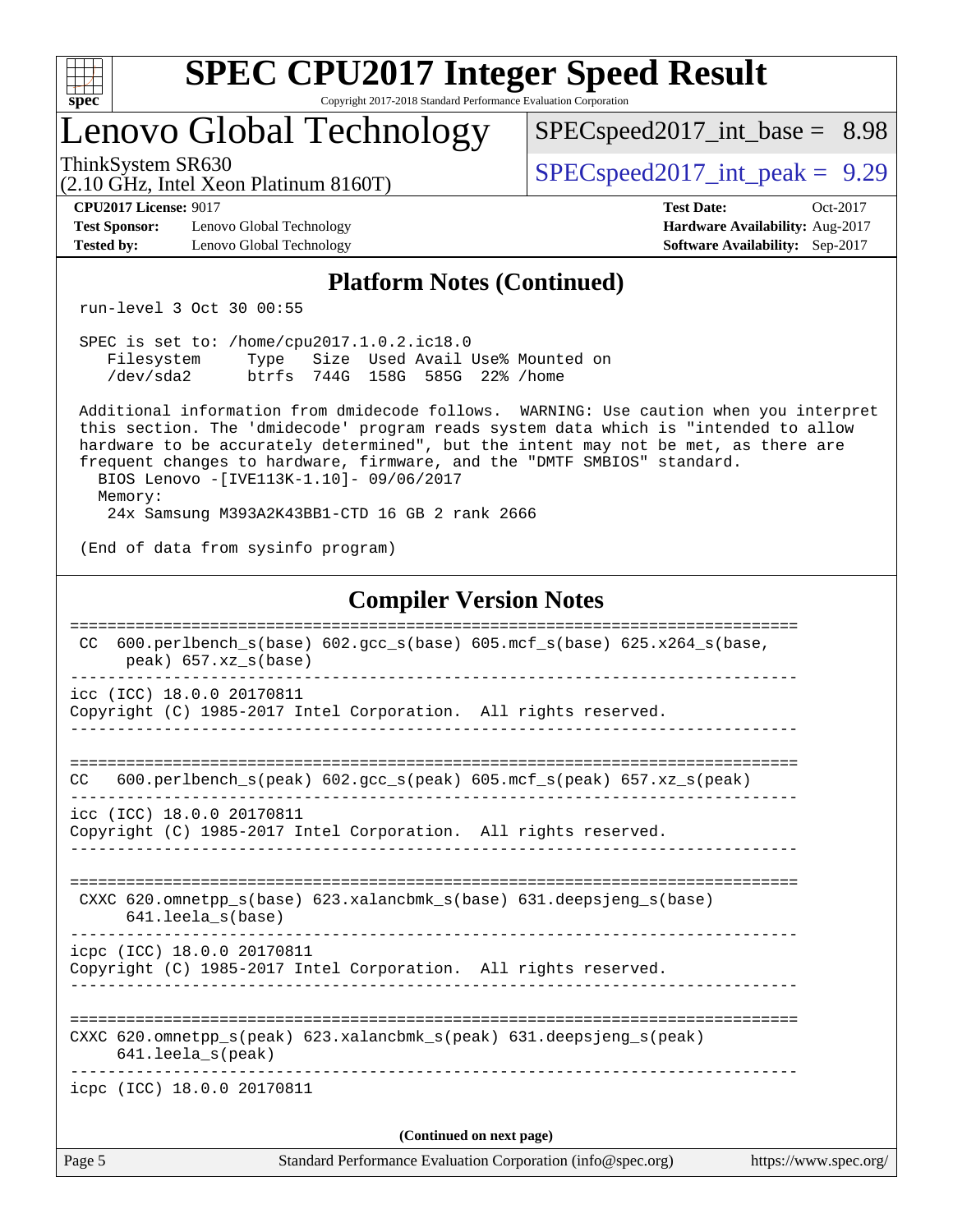

# Lenovo Global Technology

 $SPECspeed2017\_int\_base = 8.98$ 

(2.10 GHz, Intel Xeon Platinum 8160T)

ThinkSystem SR630  $SPEC speed2017$  int peak = 9.29

**[Test Sponsor:](http://www.spec.org/auto/cpu2017/Docs/result-fields.html#TestSponsor)** Lenovo Global Technology **[Hardware Availability:](http://www.spec.org/auto/cpu2017/Docs/result-fields.html#HardwareAvailability)** Aug-2017 **[Tested by:](http://www.spec.org/auto/cpu2017/Docs/result-fields.html#Testedby)** Lenovo Global Technology **[Software Availability:](http://www.spec.org/auto/cpu2017/Docs/result-fields.html#SoftwareAvailability)** Sep-2017

**[CPU2017 License:](http://www.spec.org/auto/cpu2017/Docs/result-fields.html#CPU2017License)** 9017 **[Test Date:](http://www.spec.org/auto/cpu2017/Docs/result-fields.html#TestDate)** Oct-2017

## **[Compiler Version Notes \(Continued\)](http://www.spec.org/auto/cpu2017/Docs/result-fields.html#CompilerVersionNotes)**

Copyright (C) 1985-2017 Intel Corporation. All rights reserved.

| FC 648.exchange2 s(base, peak)                                                                   |  |
|--------------------------------------------------------------------------------------------------|--|
| ifort (IFORT) 18.0.0 20170811<br>Copyright (C) 1985-2017 Intel Corporation. All rights reserved. |  |

## **[Base Compiler Invocation](http://www.spec.org/auto/cpu2017/Docs/result-fields.html#BaseCompilerInvocation)**

[C benchmarks](http://www.spec.org/auto/cpu2017/Docs/result-fields.html#Cbenchmarks):

[icc](http://www.spec.org/cpu2017/results/res2017q4/cpu2017-20171113-00520.flags.html#user_CCbase_intel_icc_18.0_66fc1ee009f7361af1fbd72ca7dcefbb700085f36577c54f309893dd4ec40d12360134090235512931783d35fd58c0460139e722d5067c5574d8eaf2b3e37e92)

[C++ benchmarks:](http://www.spec.org/auto/cpu2017/Docs/result-fields.html#CXXbenchmarks) [icpc](http://www.spec.org/cpu2017/results/res2017q4/cpu2017-20171113-00520.flags.html#user_CXXbase_intel_icpc_18.0_c510b6838c7f56d33e37e94d029a35b4a7bccf4766a728ee175e80a419847e808290a9b78be685c44ab727ea267ec2f070ec5dc83b407c0218cded6866a35d07)

[Fortran benchmarks](http://www.spec.org/auto/cpu2017/Docs/result-fields.html#Fortranbenchmarks): [ifort](http://www.spec.org/cpu2017/results/res2017q4/cpu2017-20171113-00520.flags.html#user_FCbase_intel_ifort_18.0_8111460550e3ca792625aed983ce982f94888b8b503583aa7ba2b8303487b4d8a21a13e7191a45c5fd58ff318f48f9492884d4413fa793fd88dd292cad7027ca)

## **[Base Portability Flags](http://www.spec.org/auto/cpu2017/Docs/result-fields.html#BasePortabilityFlags)**

 600.perlbench\_s: [-DSPEC\\_LP64](http://www.spec.org/cpu2017/results/res2017q4/cpu2017-20171113-00520.flags.html#b600.perlbench_s_basePORTABILITY_DSPEC_LP64) [-DSPEC\\_LINUX\\_X64](http://www.spec.org/cpu2017/results/res2017q4/cpu2017-20171113-00520.flags.html#b600.perlbench_s_baseCPORTABILITY_DSPEC_LINUX_X64) 602.gcc\_s: [-DSPEC\\_LP64](http://www.spec.org/cpu2017/results/res2017q4/cpu2017-20171113-00520.flags.html#suite_basePORTABILITY602_gcc_s_DSPEC_LP64) 605.mcf\_s: [-DSPEC\\_LP64](http://www.spec.org/cpu2017/results/res2017q4/cpu2017-20171113-00520.flags.html#suite_basePORTABILITY605_mcf_s_DSPEC_LP64) 620.omnetpp\_s: [-DSPEC\\_LP64](http://www.spec.org/cpu2017/results/res2017q4/cpu2017-20171113-00520.flags.html#suite_basePORTABILITY620_omnetpp_s_DSPEC_LP64) 623.xalancbmk\_s: [-DSPEC\\_LP64](http://www.spec.org/cpu2017/results/res2017q4/cpu2017-20171113-00520.flags.html#suite_basePORTABILITY623_xalancbmk_s_DSPEC_LP64) [-DSPEC\\_LINUX](http://www.spec.org/cpu2017/results/res2017q4/cpu2017-20171113-00520.flags.html#b623.xalancbmk_s_baseCXXPORTABILITY_DSPEC_LINUX) 625.x264\_s: [-DSPEC\\_LP64](http://www.spec.org/cpu2017/results/res2017q4/cpu2017-20171113-00520.flags.html#suite_basePORTABILITY625_x264_s_DSPEC_LP64) 631.deepsjeng\_s: [-DSPEC\\_LP64](http://www.spec.org/cpu2017/results/res2017q4/cpu2017-20171113-00520.flags.html#suite_basePORTABILITY631_deepsjeng_s_DSPEC_LP64) 641.leela\_s: [-DSPEC\\_LP64](http://www.spec.org/cpu2017/results/res2017q4/cpu2017-20171113-00520.flags.html#suite_basePORTABILITY641_leela_s_DSPEC_LP64) 648.exchange2\_s: [-DSPEC\\_LP64](http://www.spec.org/cpu2017/results/res2017q4/cpu2017-20171113-00520.flags.html#suite_basePORTABILITY648_exchange2_s_DSPEC_LP64) 657.xz\_s: [-DSPEC\\_LP64](http://www.spec.org/cpu2017/results/res2017q4/cpu2017-20171113-00520.flags.html#suite_basePORTABILITY657_xz_s_DSPEC_LP64)

# **[Base Optimization Flags](http://www.spec.org/auto/cpu2017/Docs/result-fields.html#BaseOptimizationFlags)**

[C benchmarks](http://www.spec.org/auto/cpu2017/Docs/result-fields.html#Cbenchmarks):

[-Wl,-z,muldefs](http://www.spec.org/cpu2017/results/res2017q4/cpu2017-20171113-00520.flags.html#user_CCbase_link_force_multiple1_b4cbdb97b34bdee9ceefcfe54f4c8ea74255f0b02a4b23e853cdb0e18eb4525ac79b5a88067c842dd0ee6996c24547a27a4b99331201badda8798ef8a743f577) [-xCORE-AVX512](http://www.spec.org/cpu2017/results/res2017q4/cpu2017-20171113-00520.flags.html#user_CCbase_f-xCORE-AVX512) [-ipo](http://www.spec.org/cpu2017/results/res2017q4/cpu2017-20171113-00520.flags.html#user_CCbase_f-ipo) [-O3](http://www.spec.org/cpu2017/results/res2017q4/cpu2017-20171113-00520.flags.html#user_CCbase_f-O3) [-no-prec-div](http://www.spec.org/cpu2017/results/res2017q4/cpu2017-20171113-00520.flags.html#user_CCbase_f-no-prec-div) [-qopt-mem-layout-trans=3](http://www.spec.org/cpu2017/results/res2017q4/cpu2017-20171113-00520.flags.html#user_CCbase_f-qopt-mem-layout-trans_de80db37974c74b1f0e20d883f0b675c88c3b01e9d123adea9b28688d64333345fb62bc4a798493513fdb68f60282f9a726aa07f478b2f7113531aecce732043) [-qopenmp](http://www.spec.org/cpu2017/results/res2017q4/cpu2017-20171113-00520.flags.html#user_CCbase_qopenmp_16be0c44f24f464004c6784a7acb94aca937f053568ce72f94b139a11c7c168634a55f6653758ddd83bcf7b8463e8028bb0b48b77bcddc6b78d5d95bb1df2967) [-DSPEC\\_OPENMP](http://www.spec.org/cpu2017/results/res2017q4/cpu2017-20171113-00520.flags.html#suite_CCbase_DSPEC_OPENMP) [-L/usr/local/je5.0.1-64/lib](http://www.spec.org/cpu2017/results/res2017q4/cpu2017-20171113-00520.flags.html#user_CCbase_jemalloc_link_path64_4b10a636b7bce113509b17f3bd0d6226c5fb2346b9178c2d0232c14f04ab830f976640479e5c33dc2bcbbdad86ecfb6634cbbd4418746f06f368b512fced5394) [-ljemalloc](http://www.spec.org/cpu2017/results/res2017q4/cpu2017-20171113-00520.flags.html#user_CCbase_jemalloc_link_lib_d1249b907c500fa1c0672f44f562e3d0f79738ae9e3c4a9c376d49f265a04b9c99b167ecedbf6711b3085be911c67ff61f150a17b3472be731631ba4d0471706)

**(Continued on next page)**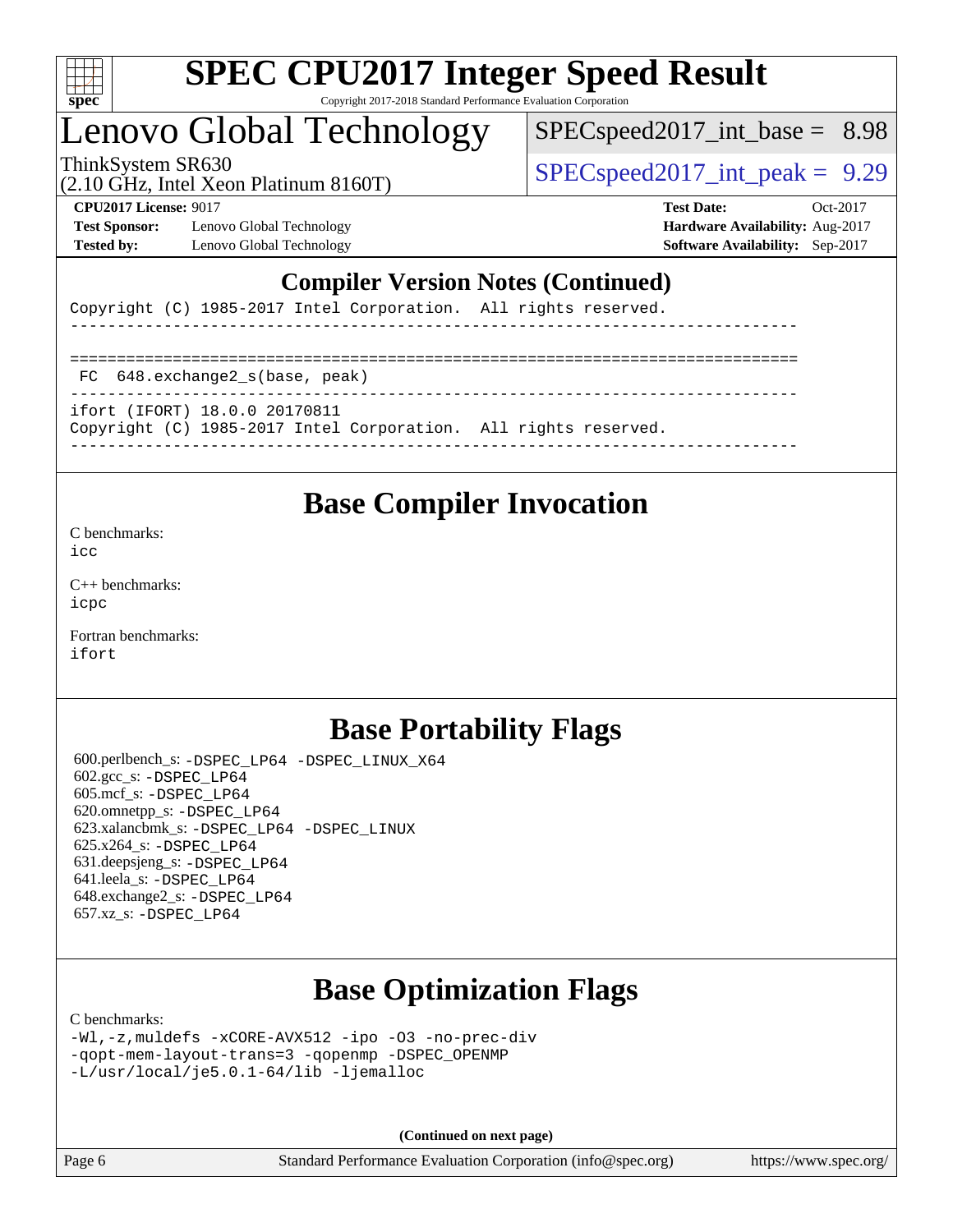

# Lenovo Global Technology

 $SPECspeed2017\_int\_base = 8.98$ 

(2.10 GHz, Intel Xeon Platinum 8160T)

ThinkSystem SR630  $SPEC speed2017$  int peak = 9.29

**[Test Sponsor:](http://www.spec.org/auto/cpu2017/Docs/result-fields.html#TestSponsor)** Lenovo Global Technology **[Hardware Availability:](http://www.spec.org/auto/cpu2017/Docs/result-fields.html#HardwareAvailability)** Aug-2017 **[Tested by:](http://www.spec.org/auto/cpu2017/Docs/result-fields.html#Testedby)** Lenovo Global Technology **[Software Availability:](http://www.spec.org/auto/cpu2017/Docs/result-fields.html#SoftwareAvailability)** Sep-2017

**[CPU2017 License:](http://www.spec.org/auto/cpu2017/Docs/result-fields.html#CPU2017License)** 9017 **[Test Date:](http://www.spec.org/auto/cpu2017/Docs/result-fields.html#TestDate)** Oct-2017

# **[Base Optimization Flags \(Continued\)](http://www.spec.org/auto/cpu2017/Docs/result-fields.html#BaseOptimizationFlags)**

[C++ benchmarks:](http://www.spec.org/auto/cpu2017/Docs/result-fields.html#CXXbenchmarks)

[-Wl,-z,muldefs](http://www.spec.org/cpu2017/results/res2017q4/cpu2017-20171113-00520.flags.html#user_CXXbase_link_force_multiple1_b4cbdb97b34bdee9ceefcfe54f4c8ea74255f0b02a4b23e853cdb0e18eb4525ac79b5a88067c842dd0ee6996c24547a27a4b99331201badda8798ef8a743f577) [-xCORE-AVX512](http://www.spec.org/cpu2017/results/res2017q4/cpu2017-20171113-00520.flags.html#user_CXXbase_f-xCORE-AVX512) [-ipo](http://www.spec.org/cpu2017/results/res2017q4/cpu2017-20171113-00520.flags.html#user_CXXbase_f-ipo) [-O3](http://www.spec.org/cpu2017/results/res2017q4/cpu2017-20171113-00520.flags.html#user_CXXbase_f-O3) [-no-prec-div](http://www.spec.org/cpu2017/results/res2017q4/cpu2017-20171113-00520.flags.html#user_CXXbase_f-no-prec-div) [-qopt-mem-layout-trans=3](http://www.spec.org/cpu2017/results/res2017q4/cpu2017-20171113-00520.flags.html#user_CXXbase_f-qopt-mem-layout-trans_de80db37974c74b1f0e20d883f0b675c88c3b01e9d123adea9b28688d64333345fb62bc4a798493513fdb68f60282f9a726aa07f478b2f7113531aecce732043) [-L/usr/local/je5.0.1-64/lib](http://www.spec.org/cpu2017/results/res2017q4/cpu2017-20171113-00520.flags.html#user_CXXbase_jemalloc_link_path64_4b10a636b7bce113509b17f3bd0d6226c5fb2346b9178c2d0232c14f04ab830f976640479e5c33dc2bcbbdad86ecfb6634cbbd4418746f06f368b512fced5394) [-ljemalloc](http://www.spec.org/cpu2017/results/res2017q4/cpu2017-20171113-00520.flags.html#user_CXXbase_jemalloc_link_lib_d1249b907c500fa1c0672f44f562e3d0f79738ae9e3c4a9c376d49f265a04b9c99b167ecedbf6711b3085be911c67ff61f150a17b3472be731631ba4d0471706)

[Fortran benchmarks](http://www.spec.org/auto/cpu2017/Docs/result-fields.html#Fortranbenchmarks):

```
-Wl,-z,muldefs -xCORE-AVX512 -ipo -O3 -no-prec-div
-qopt-mem-layout-trans=3 -nostandard-realloc-lhs -align array32byte
-L/usr/local/je5.0.1-64/lib -ljemalloc
```
## **[Base Other Flags](http://www.spec.org/auto/cpu2017/Docs/result-fields.html#BaseOtherFlags)**

[C benchmarks](http://www.spec.org/auto/cpu2017/Docs/result-fields.html#Cbenchmarks):  $-m64 - std= c11$  $-m64 - std= c11$ 

[C++ benchmarks:](http://www.spec.org/auto/cpu2017/Docs/result-fields.html#CXXbenchmarks)  $-m64$ 

[Fortran benchmarks](http://www.spec.org/auto/cpu2017/Docs/result-fields.html#Fortranbenchmarks): [-m64](http://www.spec.org/cpu2017/results/res2017q4/cpu2017-20171113-00520.flags.html#user_FCbase_intel_intel64_18.0_af43caccfc8ded86e7699f2159af6efc7655f51387b94da716254467f3c01020a5059329e2569e4053f409e7c9202a7efc638f7a6d1ffb3f52dea4a3e31d82ab)

## **[Peak Compiler Invocation](http://www.spec.org/auto/cpu2017/Docs/result-fields.html#PeakCompilerInvocation)**

[C benchmarks](http://www.spec.org/auto/cpu2017/Docs/result-fields.html#Cbenchmarks):  $i$ cc

[C++ benchmarks:](http://www.spec.org/auto/cpu2017/Docs/result-fields.html#CXXbenchmarks) [icpc](http://www.spec.org/cpu2017/results/res2017q4/cpu2017-20171113-00520.flags.html#user_CXXpeak_intel_icpc_18.0_c510b6838c7f56d33e37e94d029a35b4a7bccf4766a728ee175e80a419847e808290a9b78be685c44ab727ea267ec2f070ec5dc83b407c0218cded6866a35d07)

[Fortran benchmarks](http://www.spec.org/auto/cpu2017/Docs/result-fields.html#Fortranbenchmarks): [ifort](http://www.spec.org/cpu2017/results/res2017q4/cpu2017-20171113-00520.flags.html#user_FCpeak_intel_ifort_18.0_8111460550e3ca792625aed983ce982f94888b8b503583aa7ba2b8303487b4d8a21a13e7191a45c5fd58ff318f48f9492884d4413fa793fd88dd292cad7027ca)

# **[Peak Portability Flags](http://www.spec.org/auto/cpu2017/Docs/result-fields.html#PeakPortabilityFlags)**

 600.perlbench\_s: [-DSPEC\\_LP64](http://www.spec.org/cpu2017/results/res2017q4/cpu2017-20171113-00520.flags.html#b600.perlbench_s_peakPORTABILITY_DSPEC_LP64) [-DSPEC\\_LINUX\\_X64](http://www.spec.org/cpu2017/results/res2017q4/cpu2017-20171113-00520.flags.html#b600.perlbench_s_peakCPORTABILITY_DSPEC_LINUX_X64) 602.gcc\_s: [-DSPEC\\_LP64](http://www.spec.org/cpu2017/results/res2017q4/cpu2017-20171113-00520.flags.html#suite_peakPORTABILITY602_gcc_s_DSPEC_LP64) 605.mcf\_s: [-DSPEC\\_LP64](http://www.spec.org/cpu2017/results/res2017q4/cpu2017-20171113-00520.flags.html#suite_peakPORTABILITY605_mcf_s_DSPEC_LP64) 620.omnetpp\_s: [-DSPEC\\_LP64](http://www.spec.org/cpu2017/results/res2017q4/cpu2017-20171113-00520.flags.html#suite_peakPORTABILITY620_omnetpp_s_DSPEC_LP64) 623.xalancbmk\_s: [-D\\_FILE\\_OFFSET\\_BITS=64](http://www.spec.org/cpu2017/results/res2017q4/cpu2017-20171113-00520.flags.html#user_peakPORTABILITY623_xalancbmk_s_file_offset_bits_64_5ae949a99b284ddf4e95728d47cb0843d81b2eb0e18bdfe74bbf0f61d0b064f4bda2f10ea5eb90e1dcab0e84dbc592acfc5018bc955c18609f94ddb8d550002c) [-DSPEC\\_LINUX](http://www.spec.org/cpu2017/results/res2017q4/cpu2017-20171113-00520.flags.html#b623.xalancbmk_s_peakCXXPORTABILITY_DSPEC_LINUX) 625.x264\_s: [-DSPEC\\_LP64](http://www.spec.org/cpu2017/results/res2017q4/cpu2017-20171113-00520.flags.html#suite_peakPORTABILITY625_x264_s_DSPEC_LP64)

**(Continued on next page)**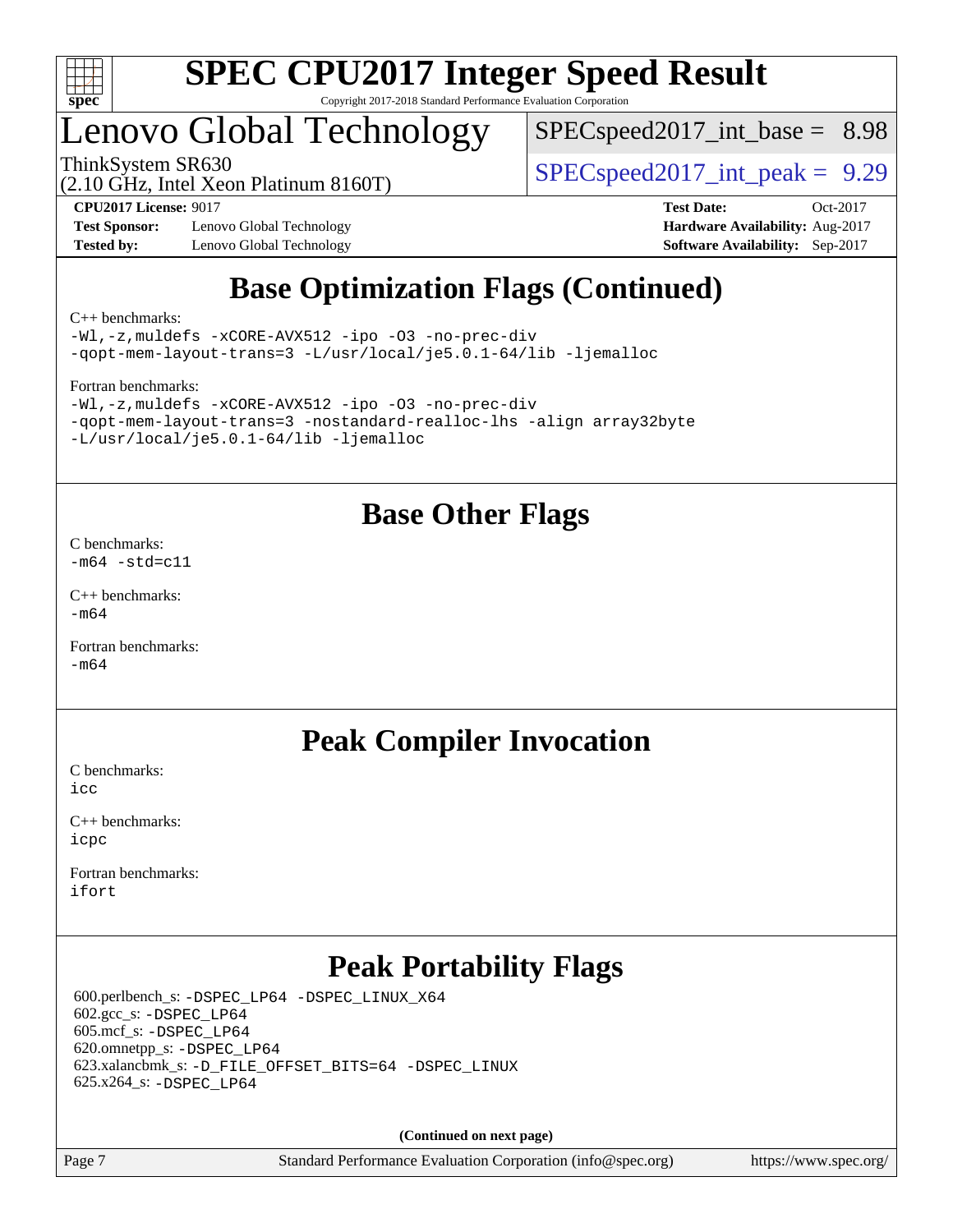

# Lenovo Global Technology

 $SPEC speed2017\_int\_base = 8.98$ 

ThinkSystem SR630  $SPEC speed2017$  int peak = 9.29

(2.10 GHz, Intel Xeon Platinum 8160T)

**[Test Sponsor:](http://www.spec.org/auto/cpu2017/Docs/result-fields.html#TestSponsor)** Lenovo Global Technology **[Hardware Availability:](http://www.spec.org/auto/cpu2017/Docs/result-fields.html#HardwareAvailability)** Aug-2017 **[Tested by:](http://www.spec.org/auto/cpu2017/Docs/result-fields.html#Testedby)** Lenovo Global Technology **[Software Availability:](http://www.spec.org/auto/cpu2017/Docs/result-fields.html#SoftwareAvailability)** Sep-2017

**[CPU2017 License:](http://www.spec.org/auto/cpu2017/Docs/result-fields.html#CPU2017License)** 9017 **[Test Date:](http://www.spec.org/auto/cpu2017/Docs/result-fields.html#TestDate)** Oct-2017

# **[Peak Portability Flags \(Continued\)](http://www.spec.org/auto/cpu2017/Docs/result-fields.html#PeakPortabilityFlags)**

 631.deepsjeng\_s: [-DSPEC\\_LP64](http://www.spec.org/cpu2017/results/res2017q4/cpu2017-20171113-00520.flags.html#suite_peakPORTABILITY631_deepsjeng_s_DSPEC_LP64) 641.leela\_s: [-DSPEC\\_LP64](http://www.spec.org/cpu2017/results/res2017q4/cpu2017-20171113-00520.flags.html#suite_peakPORTABILITY641_leela_s_DSPEC_LP64) 648.exchange2\_s: [-DSPEC\\_LP64](http://www.spec.org/cpu2017/results/res2017q4/cpu2017-20171113-00520.flags.html#suite_peakPORTABILITY648_exchange2_s_DSPEC_LP64) 657.xz\_s: [-DSPEC\\_LP64](http://www.spec.org/cpu2017/results/res2017q4/cpu2017-20171113-00520.flags.html#suite_peakPORTABILITY657_xz_s_DSPEC_LP64)

# **[Peak Optimization Flags](http://www.spec.org/auto/cpu2017/Docs/result-fields.html#PeakOptimizationFlags)**

[C benchmarks](http://www.spec.org/auto/cpu2017/Docs/result-fields.html#Cbenchmarks):

```
600.perlbench_s: -W1-prof-gen-prof-use(pass 2) -02
-xCORE-AVX512 -qopt-mem-layout-trans=3 -ipo -O3
-no-prec-div -DSPEC_SUPPRESS_OPENMP -qopenmp
-DSPEC_OPENMP -fno-strict-overflow
-L/usr/local/je5.0.1-64/lib -ljemalloc
```

```
 602.gcc_s: -Wl,-z,muldefs -prof-gen(pass 1) -prof-use(pass 2) -O2
-xCORE-AVX512 -qopt-mem-layout-trans=3 -ipo -O3
-no-prec-div -DSPEC_SUPPRESS_OPENMP -qopenmp
-DSPEC_OPENMP -L/usr/local/je5.0.1-64/lib -ljemalloc
```

```
 605.mcf_s: -Wl,-z,muldefs -prof-gen(pass 1) -prof-use(pass 2) -ipo
-xCORE-AVX512 -O3 -no-prec-div -qopt-mem-layout-trans=3
-DSPEC_SUPPRESS_OPENMP -qopenmp -DSPEC_OPENMP
-L/usr/local/je5.0.1-64/lib -ljemalloc
```

```
 625.x264_s: -Wl,-z,muldefs -xCORE-AVX512 -ipo -O3 -no-prec-div
-qopt-mem-layout-trans=3 -qopenmp -DSPEC_OPENMP
-L/usr/local/je5.0.1-64/lib -ljemalloc
```
657.xz\_s: Same as 602.gcc\_s

[C++ benchmarks:](http://www.spec.org/auto/cpu2017/Docs/result-fields.html#CXXbenchmarks)

 620.omnetpp\_s: [-Wl,-z,muldefs](http://www.spec.org/cpu2017/results/res2017q4/cpu2017-20171113-00520.flags.html#user_peakEXTRA_LDFLAGS620_omnetpp_s_link_force_multiple1_b4cbdb97b34bdee9ceefcfe54f4c8ea74255f0b02a4b23e853cdb0e18eb4525ac79b5a88067c842dd0ee6996c24547a27a4b99331201badda8798ef8a743f577) [-prof-gen](http://www.spec.org/cpu2017/results/res2017q4/cpu2017-20171113-00520.flags.html#user_peakPASS1_CXXFLAGSPASS1_LDFLAGS620_omnetpp_s_prof_gen_5aa4926d6013ddb2a31985c654b3eb18169fc0c6952a63635c234f711e6e63dd76e94ad52365559451ec499a2cdb89e4dc58ba4c67ef54ca681ffbe1461d6b36)(pass 1) [-prof-use](http://www.spec.org/cpu2017/results/res2017q4/cpu2017-20171113-00520.flags.html#user_peakPASS2_CXXFLAGSPASS2_LDFLAGS620_omnetpp_s_prof_use_1a21ceae95f36a2b53c25747139a6c16ca95bd9def2a207b4f0849963b97e94f5260e30a0c64f4bb623698870e679ca08317ef8150905d41bd88c6f78df73f19)(pass 2) [-ipo](http://www.spec.org/cpu2017/results/res2017q4/cpu2017-20171113-00520.flags.html#user_peakPASS1_CXXOPTIMIZEPASS2_CXXOPTIMIZE620_omnetpp_s_f-ipo) [-xCORE-AVX512](http://www.spec.org/cpu2017/results/res2017q4/cpu2017-20171113-00520.flags.html#user_peakPASS2_CXXOPTIMIZE620_omnetpp_s_f-xCORE-AVX512) [-O3](http://www.spec.org/cpu2017/results/res2017q4/cpu2017-20171113-00520.flags.html#user_peakPASS1_CXXOPTIMIZEPASS2_CXXOPTIMIZE620_omnetpp_s_f-O3) [-no-prec-div](http://www.spec.org/cpu2017/results/res2017q4/cpu2017-20171113-00520.flags.html#user_peakPASS1_CXXOPTIMIZEPASS2_CXXOPTIMIZE620_omnetpp_s_f-no-prec-div) [-qopt-mem-layout-trans=3](http://www.spec.org/cpu2017/results/res2017q4/cpu2017-20171113-00520.flags.html#user_peakPASS1_CXXOPTIMIZEPASS2_CXXOPTIMIZE620_omnetpp_s_f-qopt-mem-layout-trans_de80db37974c74b1f0e20d883f0b675c88c3b01e9d123adea9b28688d64333345fb62bc4a798493513fdb68f60282f9a726aa07f478b2f7113531aecce732043) [-DSPEC\\_SUPPRESS\\_OPENMP](http://www.spec.org/cpu2017/results/res2017q4/cpu2017-20171113-00520.flags.html#suite_peakPASS1_CXXOPTIMIZE620_omnetpp_s_DSPEC_SUPPRESS_OPENMP) [-qopenmp](http://www.spec.org/cpu2017/results/res2017q4/cpu2017-20171113-00520.flags.html#user_peakPASS2_CXXOPTIMIZE620_omnetpp_s_qopenmp_16be0c44f24f464004c6784a7acb94aca937f053568ce72f94b139a11c7c168634a55f6653758ddd83bcf7b8463e8028bb0b48b77bcddc6b78d5d95bb1df2967) [-DSPEC\\_OPENMP](http://www.spec.org/cpu2017/results/res2017q4/cpu2017-20171113-00520.flags.html#suite_peakPASS2_CXXOPTIMIZE620_omnetpp_s_DSPEC_OPENMP) [-L/usr/local/je5.0.1-64/lib](http://www.spec.org/cpu2017/results/res2017q4/cpu2017-20171113-00520.flags.html#user_peakEXTRA_LIBS620_omnetpp_s_jemalloc_link_path64_4b10a636b7bce113509b17f3bd0d6226c5fb2346b9178c2d0232c14f04ab830f976640479e5c33dc2bcbbdad86ecfb6634cbbd4418746f06f368b512fced5394) [-ljemalloc](http://www.spec.org/cpu2017/results/res2017q4/cpu2017-20171113-00520.flags.html#user_peakEXTRA_LIBS620_omnetpp_s_jemalloc_link_lib_d1249b907c500fa1c0672f44f562e3d0f79738ae9e3c4a9c376d49f265a04b9c99b167ecedbf6711b3085be911c67ff61f150a17b3472be731631ba4d0471706)

```
 623.xalancbmk_s: -L/opt/intel/compilers_and_libraries_2018/linux/lib/ia32
-Wl,-z,muldefs -prof-gen(pass 1) -prof-use(pass 2) -ipo
-xCORE-AVX512 -O3 -no-prec-div -qopt-mem-layout-trans=3
-DSPEC_SUPPRESS_OPENMP -qopenmp -DSPEC_OPENMP
-L/usr/local/je5.0.1-32/lib -ljemalloc
```
**(Continued on next page)**